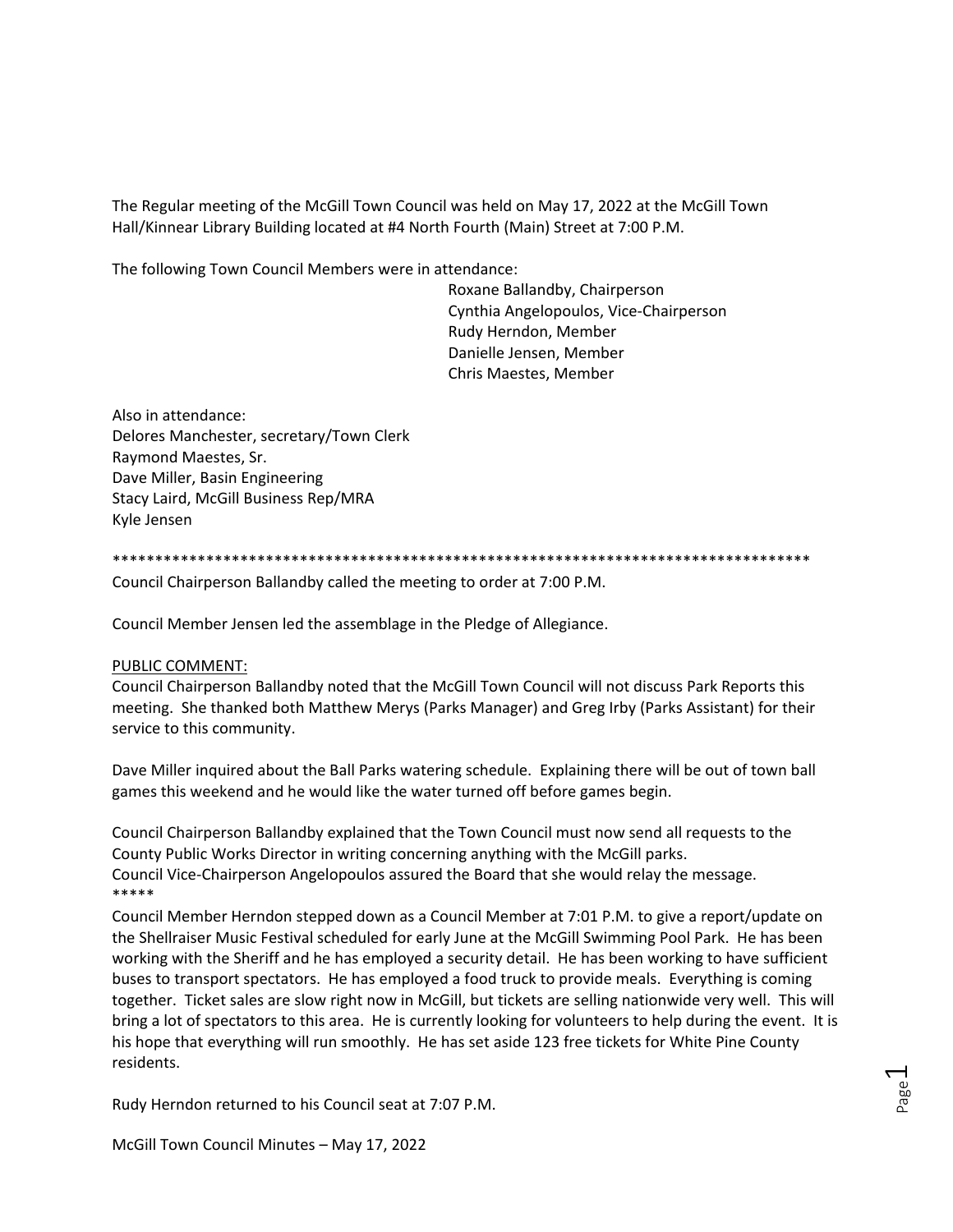Council Chairperson Ballandby welcomed Rudy Herndon as the new McGill Town Council Member.

UPDATE/PLANNING/SCHEDULING FOR ANNUAL LABOR DAY FESTIVITIES: No report given.

# COST ESTIMATES AND ADDITIONAL INFORMATION REGARDING SIGN IN FRONT OF THE McGILL TOWN HALL/KINNEAR LIBRARY BUILDING:

PURCHASE OF PLAQUES FOR MEMORIAL TREES:

Town Hall Sign:

Dave Miller addressed the Council explaining that he has heard back from Rainbow Signs out of St. George, the local sign company indicated that they could paint the sign but they could not hang it. He would like to know exactly what the Council wants to appear on this sign.

The secretary explained that McGill has placed in their 2022/2023 budget \$1,000 for this sign. Any additional costs, the Council will have to transfer funds from another line item.

The Council explained they would like to sign to read:

Kinnear Library Building McGill Town Hall Copy of McGill Town Logo in the corner

Dave Miller assured the Council he will continue to work with Rainbow Signs to come up with a cost. \*\*\*\*\*

Plaques for Trees:

Dave Miller provided the Council with 3 sample trees where names of persons would be etched on each leaf. As soon as the Council selects the sample of their preference, he will obtain a cost estimate. The Council selected sample #1. \*\*\*\*\*

Plaque for Fall Officer:

Dave Miller provided the Council with 2 sample plaques measuring 8X10 or 12X18. Wording to read:

"Dedicated in Memory of Sergeant Ben Jenkins Nevada State Highway Patrol Recipient of the Nevada Highway Patrol Gold Medal of Valor in 2011 December 22, 1972 – March 27, 2020 Killed in the line of duty While stopping to assist a fellow citizen. Gave the ultimate sacrifice for the Community he protected. "Without questions, Sergeant Jenkins was a Hero to his community, his law enforcement Colleagues, the State of Nevada and our country."

One sample plaque displays Sgt. Jenkins picture, the other does not.

The Council requested that he obtain cost estimates for both samples, and then the Council can solicit donations.

All three topics are to be carried on the next agenda.

McGill Town Council Minutes – May 17, 2022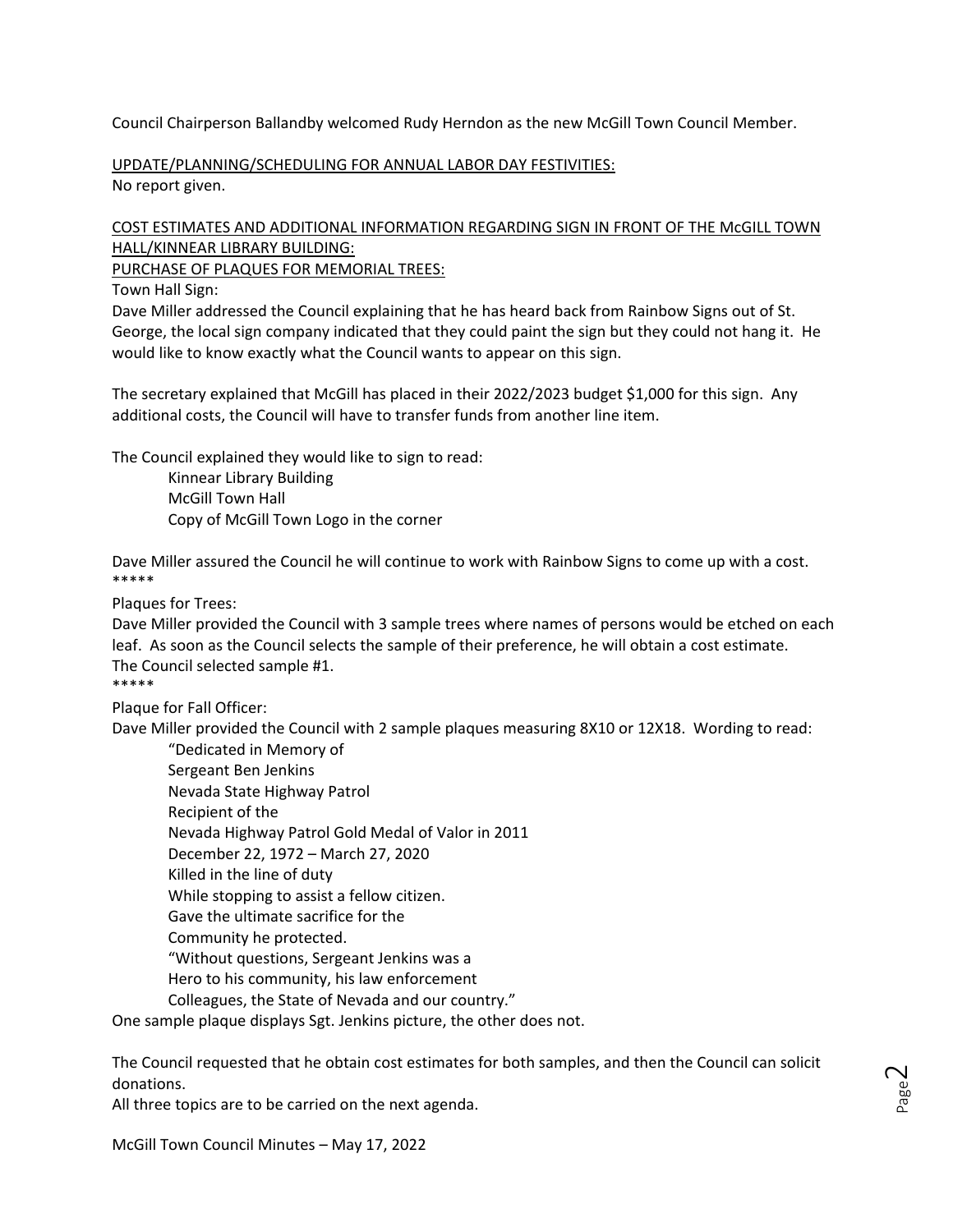## USE OF McGILL BALL PARK FOR GIRL SCOUT CAMPING AND ACTIVITIES:

The secretary reported that she has not heard from the Girl Scout leader since her first call. The Council directed the secretary to carry the matter on the next agenda.

PUBLIC ART IDEAS – POTENTIAL MURALS AND OTHER ITEMS FOR THE TOWN OF McGILL: It was reported that Kyle could not be able to attend this meeting.

The Council directed the secretary to carry this matter on the agenda.

### APPROVAL OF MINUTES:

Council Vice-Chairperson Angelopoulos motioned to approve the McGill Town Council minutes dated April 19, 2022.

Council Member Jensen seconded the motion.

Council Member Herndon abstained from voting due to being absent from that meeting. Motion was carried by a majority vote.

### APPROVAL/RATIFICATION OF BILLS/AUTHORIZATION TO PURCHASE:

The following bills were read into the record: Bath Lumber \$2,035.81 (park supplies/equipment) OPI \$ 39.89 (monthly copy machine fees) Bradley's Bestway Market \$ 20.77 (Neighborhood Watch refreshments)

Council Vice-Chairperson motioned to approve the bills as read.

Council Member Maestes seconded the motion.

Motion was carried by unanimous vote.

#### NUISANCE ABATEMENTS:

Council Member Maestes reported there are a lot of unlicensed vehicles inside the yard at #13 Avenue B.

The Council noted that was private property.

#### CORRESPONDENCE:

Correspondence mailed or received since the previous meeting were listed as follows:

- 1. Sympathy letter to Ruth Town Council expressing sympathy.
- 2. Letter to Langley School providing history of McGill and White Pine County.
- 3. Deposit in the amount of \$132.00 from Kinnear Library for internet costs in lieu of rent.
- 4. Memo to WPC Sheriff re: unlicensed vehicles.
- 5. Letter to Kyle Horvath re: future murals.
- 6. Letter to WP County Clerk re: scheduling agenda item for Heritage Center in McGill.
- 7. E-mail from WPC HR re: employment procedures.
- 8. Secretary monthly report.
- 9. McGill-Ruth Sewer & Water agenda and Public Hearing Notice.

#### ANIMALS AT LARGE/VICIOUS DOGS:

No report given.

#### PARK MAINTENANCE:

No report given.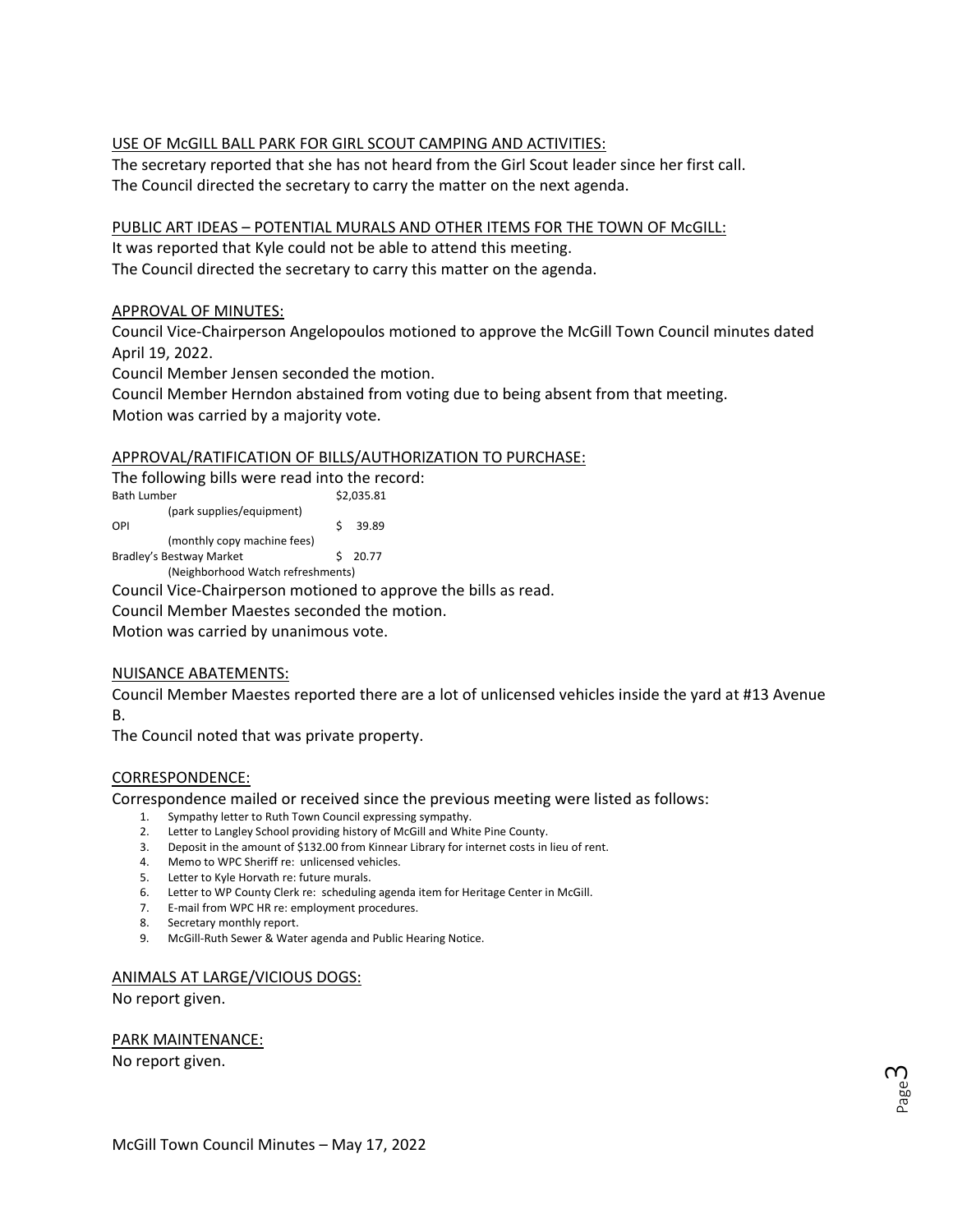#### FINANCIAL REPORT:

The secretary reported that McGill has 1 ½ months remaining in their 2021/2022 budget. 2022/2023 budget will begin on the first of July. The County Finance Department made some adjustments to the McGill account summary. She will be meeting with the Chief Deputy Finance Director so that she may be better able to understand the recent budget spreadsheet changes.

### FIRE/EMT REPORTS:

No report given.

### STREET LIGHTS:

Council Chairperson Ballandby explained that she will take a drive around McGill and note if there have been any lights that had not been changed to LED. She will then make notice to JW Electric to ensure the Phase III of the LED Street Light Project had been completed, then contact Mt. Wheeler Power so McGill can obtain their next \$2,000 discount in charges.

STREETS & STREET SIGNS:

No report given.

### NEIGHBORHOOD WATCH PROGRAM:

Council Member Jensen reported there was only 5 persons at the last McGill Neighborhood Watch meeting. They discussed a few of the problems in and around McGill. They also decided not to have the Bicycle Rodeo this next year.

YOUTH/COMMUNITY ACTIVITIES:

Nothing new to report.

#### BUSINESS PLAN/McGILL MERCHANTS REPORTS:

Stacy Laird, Business Rep, reported that the person who was planning on opening a Boutique in the Old Bank Building, had changed her mind, but NASS Lock and Key has reopened again.

## CULTURAL CENTER/KINNEAR LIBRARY REPORT:

No report given.

## McGILL REVITALIZATION ASSOCIATION:

Stacy Laird reported that the MRA is now working on the community yard sale which is planned to be held on June 18.

#### McGILL HISTORICAL DRUG STORE MUSEUM:

It was reported that Keith Gibson had included, in his newsletter, the McGill Town Council letter written to the BOCC supporting him to obtain the old Hospital/Senior Center to be used as a Heritage Center. He is asking what his subscribers think.

## PUBLIC COMMENT:

Council Chairperson Ballandby called for any further comments from the audience.

Council Vice-Chairperson Angelopoulos reported that she spoke with a person at Mt. Wheeler Power and learned they will be contracting with another company to complete some work in McGill. That